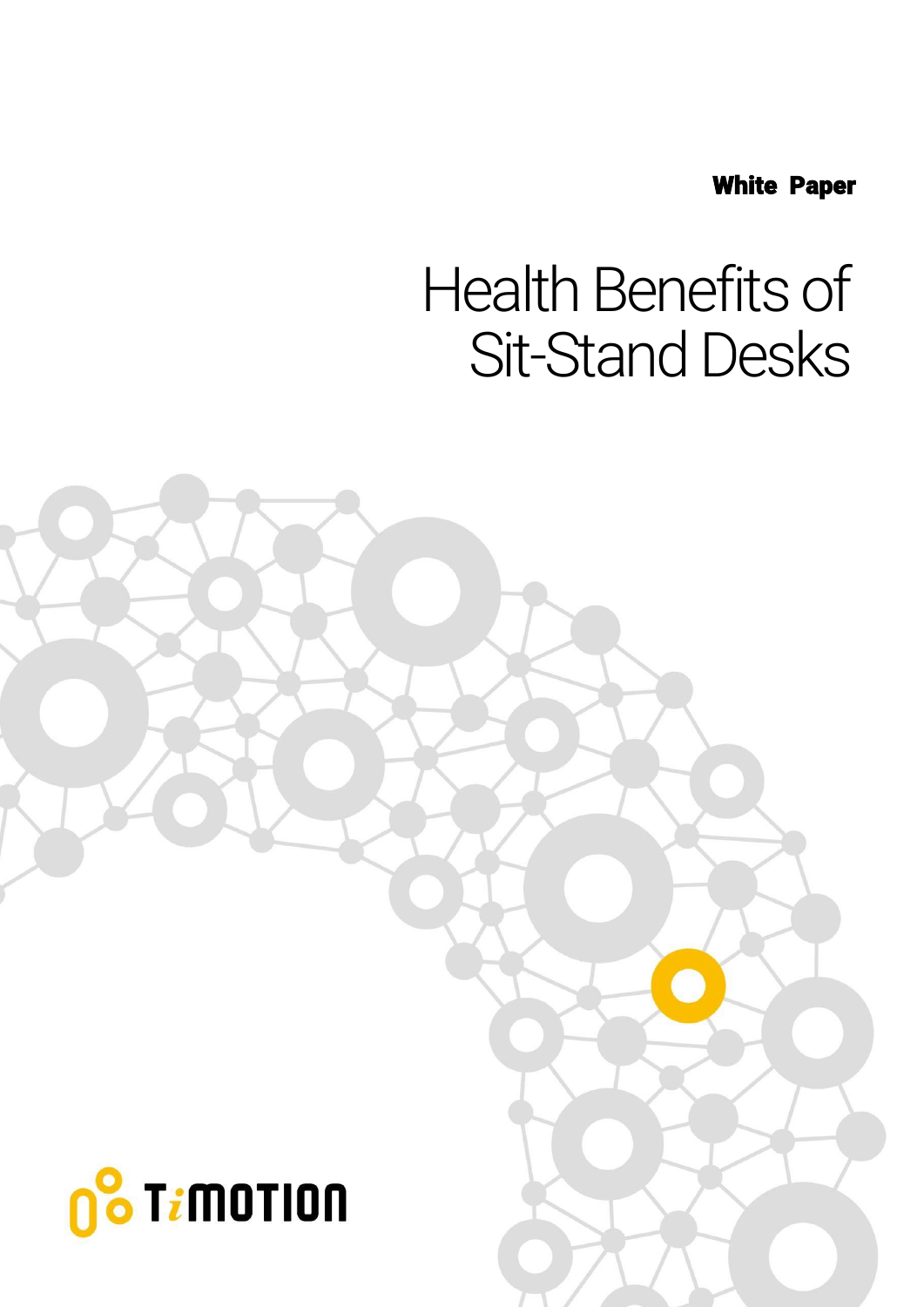

In today's increasingly automated society, people in the workforce are finding that their lives are becoming more and more sedentary. The majority of office jobs require employees to be sitting for extended periods of time, anywhere from six to twelve hours a day. In addition to the time spent in the office, one must also factor in time spent commuting or enjoying sedentary activities outside of work. All of this combines to create an unhealthy environment for the average office worker. Multiple studies have been conducted that show how detrimental sitting can be to one's health and productivity. For example, a 2010 study by the American Cancer Society conducted on 123,000 adults found that sitting for more than six hours in a day increased mortality by up to 37% [\(note1\)](http://pressroom.cancer.org/releases?item=257). In this paper, we will discuss the harmful effects of prolonged sitting, as well as the benefits of ergonomic workstations that allow users to switch to a standing position. In addition, we will discuss the proper way to use a sit-stand desk.

One of the main byproducts of prolonged sitting is reduced circulation in one's body. When sitting, blood flows much slower throughout the body, and fluid tends to pool in the legs. The exchange of oxygen to cells is not as efficient as it would be in a standing position. In a sitting position, one's arteries are more easily clogged by fatty acids. This can lead to a host of other problems, such as varicose veins, swollen ankles, blood clots, strokes, cardiovascular disease, high blood pressure, and even heart attacks.

In addition to damage done to the heart, sitting can also negatively affect another organ: the pancreas. The pancreas is responsible for producing insulin, which carries glucose to cells throughout the body, resulting in energy. However, when these muscles are idle, they do not respond very well to insulin. This tricks the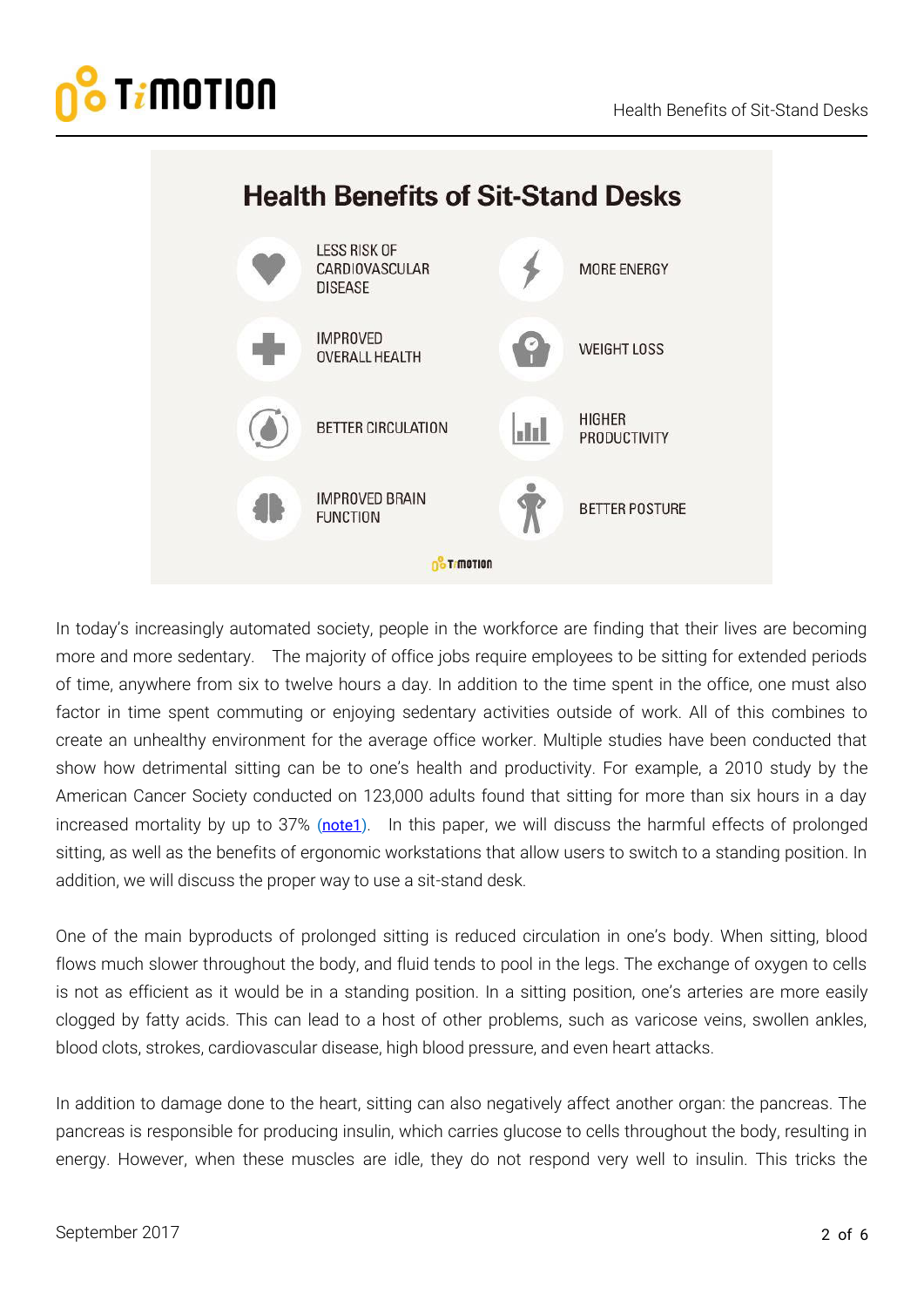pancreas into producing more insulin than what is needed, potentially leading to disorders like diabetes.

Weight gain is also a negative side effect of a sedentary lifestyle. One reason for this is that sitting slows down the enzyme in our bodies called lipoprotein lipase, which is a fat-burning agent [\(note 2\)](https://www.ncbi.nlm.nih.gov/pubmed/15604935). In a study conducted by researcher James Levine of the Mayo Clinic, a group of office workers was monitored according to their daily movements in relation to weight gain. The findings indicated that those who sat 2.25 hours less than their peers did not gain weight, while the more sedentary ones did [\(note 3\)](http://www.washingtonpost.com/wp-dyn/articles/A41897-2005Jan27.html?utm_source=huffingtonpost.com&utm_medium=referral&utm_campaign=pubexchange_article). In addition, another study indicated that standing at one's desk for an afternoon as opposed to sitting can result in burning an extra 170 calories [\(note 4\)](https://authoritynutrition.com/7-benefits-of-a-standing-desk/). Over time, that amount will quickly add up to make a sizeable difference in one's weight and overall health.

Sitting for extended periods of time also wreaks havoc on one's posture and comfort. When one sits, his or her spine morphs into a "C" position, which compresses the spinal discs unevenly. This distributes the body weight disproportionately to the tailbone, causing collagen to harden around tendons and ligaments. This puts people who sit for long periods of time at risk for herniated lumbar disks. In contrast, a healthy spine is in an "S" position, allowing discs between vertebrae to soak up fresh blood and nutrients. Frequent sitters might also notice pain in their backs, legs, necks and shoulders caused by this unnatural state of the spine. They are at risk of muscle degeneration, since sitting does not require the use of certain muscles, such as the abdominals and the glutes, causing them to deteriorate over time.

Perhaps most frightening of all, studies have drawn a connection between prolonged sitting and a greater risk for certain types of cancer. In a study published in the *Journal of the National Cancer Institute*, researchers found that people who spend more time during the day sitting have up to a 66% higher risk of cancer than those who are more active  $(note 5)$ . In addition, a study by the American Cancer Society reported that women who sat more than six hours a day were more susceptible to developing breast cancer, ovarian cancer, and the blood cancer called multiple myeloma [\(note 6\)](https://www.livescience.com/51564-sitting-womens-cancer-risk.html). So how is sitting for long periods of time related to cancer? There are a couple of theories as to why this is. It could be that excess insulin spurs cell growth. Another possible factor is that routine movement allows for more natural antioxidants that destroy cell-damaging agents. Whatever the reason may be, it is hard to ignore these connections.

As evident from the health hazards listed above, prolonged sitting is not natural nor healthy for one's body. Many people erroneously believe that they can negate the side effects of prolonged sitting by simply performing the recommended amount of daily exercise. However, multiple studies have proved this to be wrong. While regular exercise will definitely help reduce the risk of some of these factors, it will not erase them. The solution is not to exercise more, but to sit less [\(note 7\)](https://academic.oup.com/aje/article/172/4/419/85345/Leisure-Time-Spent-Sitting-in-Relation-to-Total). As more and more people are realizing this, workplaces are making an effort to incorporate ergonomic furniture for their employees. The best way to improve employees' health and productivity while in the office is through the use of sit-stand desks. These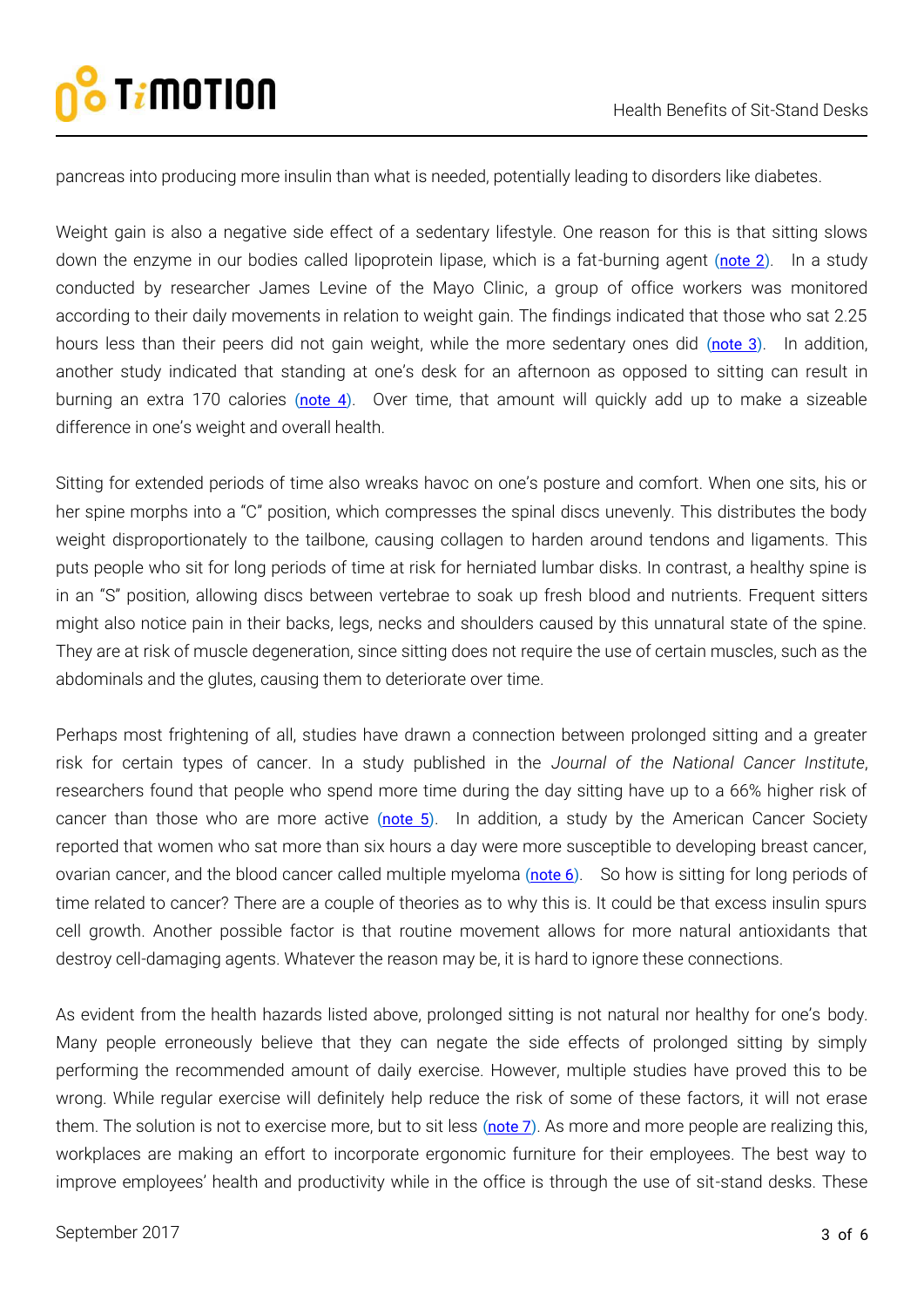desks allow users to switch between sitting and standing, giving their bodies a respite from long periods of sitting. There are many benefits associated with these flexible workstations.

Sit-stand desks promote better circulation in the body, helping to reduce the risk of the cardiovascular issues mentioned above. A standing position allows for easier and more rapid blood flow throughout the entire body, delivering oxygen to the muscles. This not only helps to prevent serious heart issues, but it also improves focus, concentration, and energy. Also, standing up elongates the lungs, allowing for more oxygen and higher mental function. There have been several studies that link standing to these psychological benefits. One study conducted by the Texas A&M Health Science Center School of Public Health found that grade school students who used standing desks were more attentive than those who were seated. They reported a 12% greater engagement rate overall [\(note 8\)](https://www.sciencedaily.com/releases/2015/04/150424121118.htm). Additionally, they also conducted a study on call center employees over a six month period, gauging productivity levels when using sit-stand desks versus using seated desks only. What they found was that users of the sit-stand desks were 45% more productive than their seated counterparts [\(note 9\)](http://www.tandfonline.com/doi/full/10.1080/21577323.2016.1183534?scroll=top&needAccess=true). Obviously, this increased productivity is invaluable in a workplace setting.

Psychologically speaking, sit-stand desks also have a positive effect on one's mood. In a study published by the National Institute of Health, called the "Take-a-Stand Project," employees with sedentary jobs were observed with and without using sit-stand desks. During the time they were using the height adjustable desks, they reported high mood levels in the form of increased vigor, energy, and happiness. However, when they returned to their normal sitting desks, their mood levels returned to baseline levels [\(note 10\)](https://www.ncbi.nlm.nih.gov/pmc/articles/PMC3477898/).

Now that we have established the many benefits of sit-stand desks, it is important to know how to use them. Here are some tips to help you get the most out of your sit-stand desk:

#### 1. Alternate Positions

 Just as sitting all day is not good for your health, neither is standing all day. Standing for hours on end can lead to back and leg pain, as well. It is recommended that you switch positions every 30 to 60 minutes. An optimal ratio of sitting to standing time is 1:1 or 2:1, meaning every hour or two hours of sitting time should be matched by an hour of standing time [\(note 11\)](http://www.healthline.com/nutrition/6-tips-for-using-a-standing-desk#section2). If you are someone who has not used a standing desk before, you might find it difficult to stand for this amount of time at first. You should start out by standing for short amounts of time, and then ease your way into standing for longer periods.

#### 2. Maintain Optimal Posture

 In order to use your sit-stand desk effectively, it is important to maintain proper posture. Your elbows should be at a ninety-degree angle, and your monitor should be eye-level. Take care to make sure that you are not hunched over or straining your muscles in any way. The best way to ensure that you are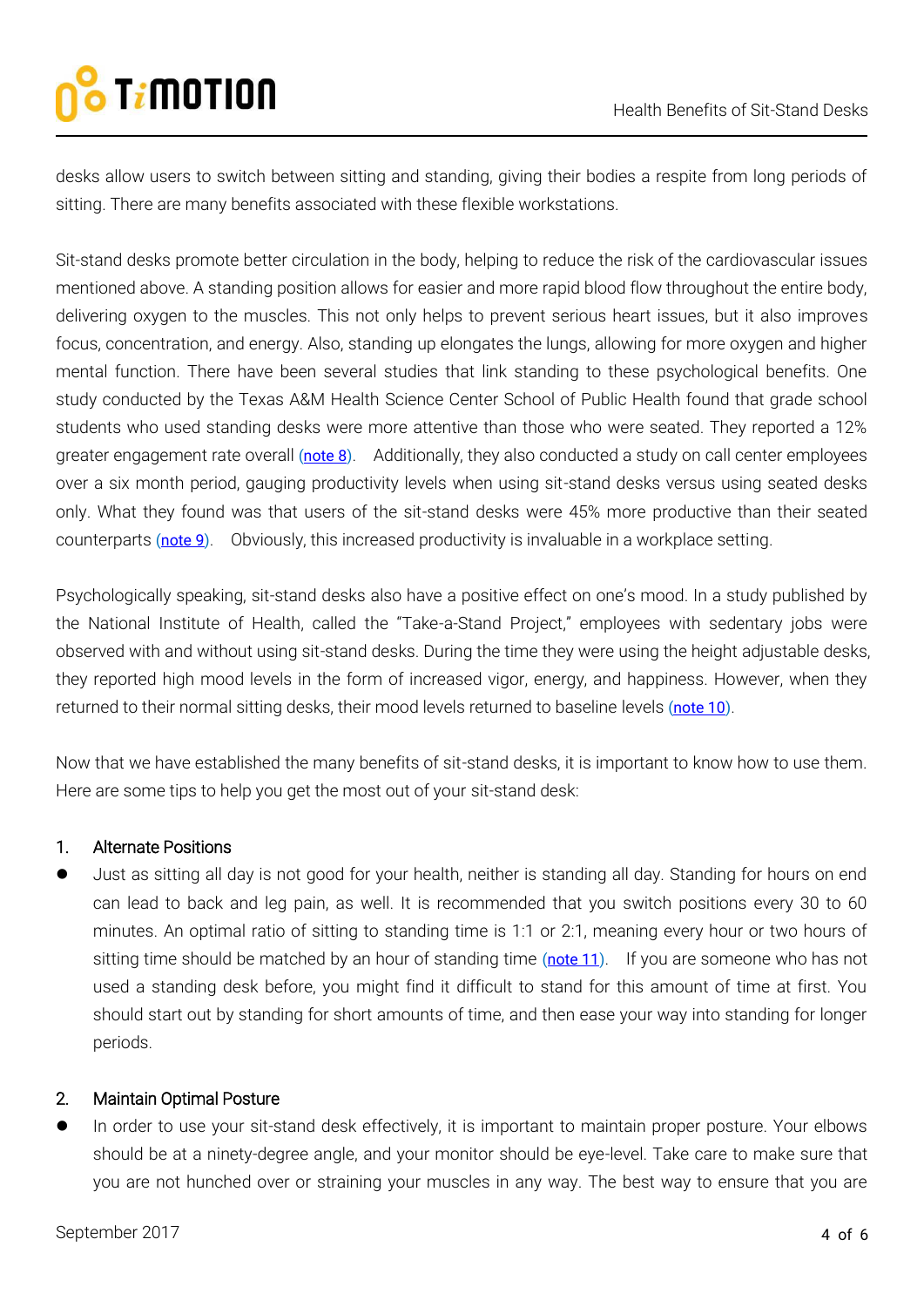operating at an optimal height level at all times is to invest in a desk that has memory function. This will allow you to program different height settings that will transform the desk into the best position for you just by pushing a button.

### 3. Protect Your Feet

 When you are standing for long periods of time, it is always a good idea to wear comfortable shoes with arch support. This will help prevent against long term medical issues and discomfort. Additionally, it is a good idea to invest in an anti-fatigue mat. These mats not only provide cushion support for hard floors, but they also keep you slightly off balance, forcing your muscles to contract and circulate blood more easily.

#### 4. Keep Moving

 Although standing is a vast improvement over prolonged sitting, it is not enough in itself to eliminate all of the risks associated with the sedentary office lifestyle. Instead, office workers should make efforts throughout the day to move more, whether that's taking more bathroom breaks, walking to the water cooler, or walking over to a coworker's desk to discuss something as opposed to sending an email. Having a height adjustable desk encourages more of this type of movement, since users find it easier to move once they are in a standing position.

#### 5. Know When to Sit and When to Stand

 People who have started to use a height adjustable desk may notice that they find certain tasks easier to do in different positions. It is true that there are certain tasks that are more suited to sitting than standing, and vice versa. The general consensus is that sitting is optimal for more focused, writing intensive work, while standing is optimal for more collaborative work.

In conclusion, sit-stand desks are the solution to today's dangerous sedentary lifestyle. If you follow these recommendations for height adjustable desks, then over time you should start to notice a vast improvement in your health, productivity, and mood. Starting small with your sit-stand desk and then building up to a greater amount of time spent standing will help normalize your body's association with being more active, causing you to live a less sedentary lifestyle. For more information on height adjustable workstations, visit our website here.